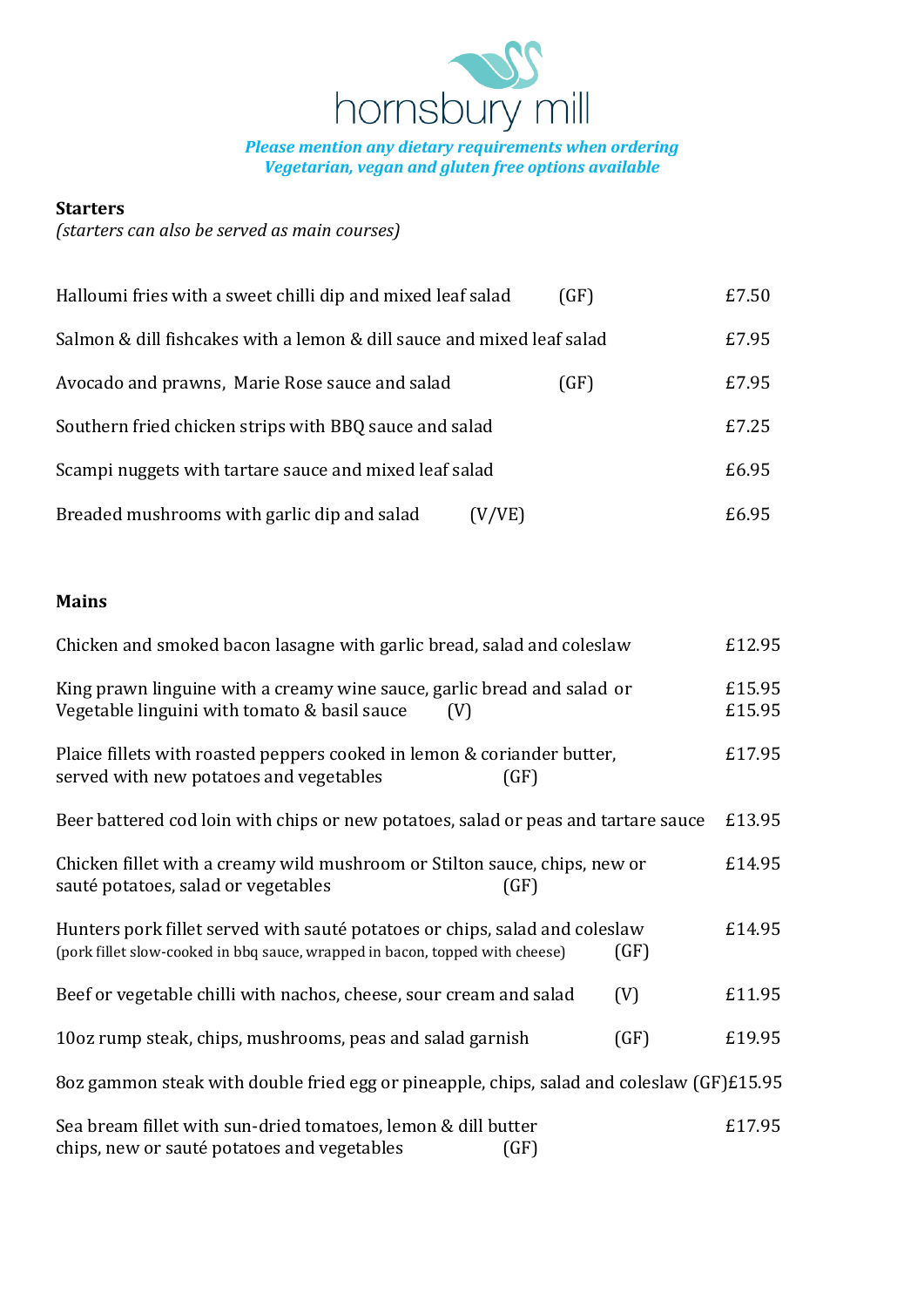

## **Desserts**

| Warm lemon pudding with custard, clotted cream or ice cream |      |      | £7.25  |
|-------------------------------------------------------------|------|------|--------|
| Poached pears with butterscotch sauce and vanilla ice cream |      | (GF) | £7.25  |
| White chocolate & raspberry cheesecake                      |      |      | £7.25  |
| Chocolate brownie, warm ganache and clotted cream           |      |      | £7.25  |
| Orange posset with lemon shortbread                         |      |      | £7.25  |
| Fresh fruit paylova                                         | (GF) |      | f.7.25 |

Selection of cheese (Brie, Stilton, Cheddar) biscuits, grapes and apple chutney (GF) £8.95 Selection of homemade ice cream /sorbet (3 scoops) – see board for flavours (GF)£7.50

| Freshly Brewed Tea or Filter Coffee with mint | $E2.75$ pp/ $E5.00$ for 2 |
|-----------------------------------------------|---------------------------|
| Liqueur Coffees                               | £6.25                     |

*A wide selection of aperitifs and liqueurs available*